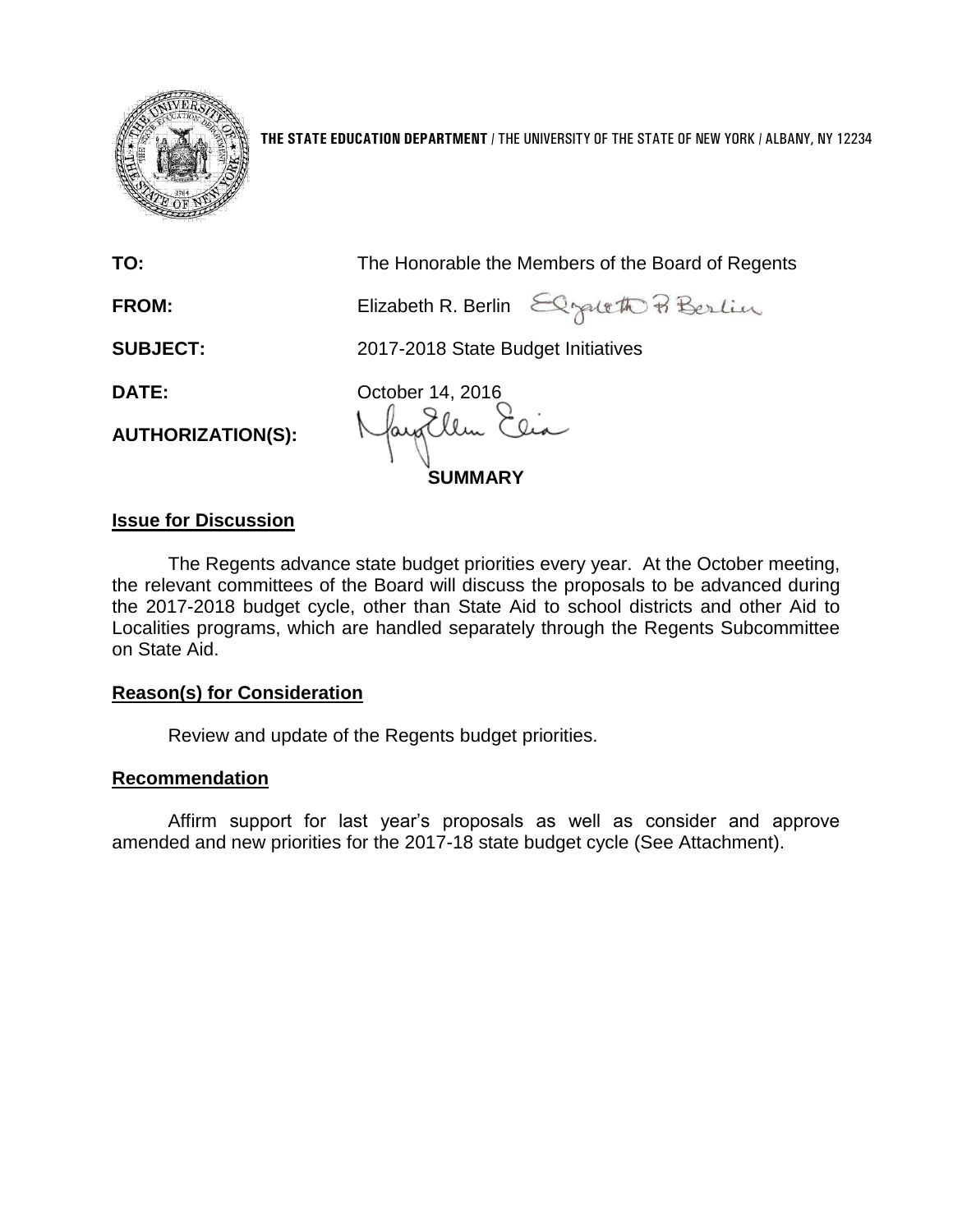## **Discussion of Potential State Budget Initiatives**

|                             | <b>P-12 Education</b>                                                                                                                                                                                                                                                          |                       |                                                                                                                                                                                                                                                                                                                                                                                                                                                                                                                                                                                                                                                                                                                                                                                                                                                                                                                                                                                                                                                                                                                 |  |
|-----------------------------|--------------------------------------------------------------------------------------------------------------------------------------------------------------------------------------------------------------------------------------------------------------------------------|-----------------------|-----------------------------------------------------------------------------------------------------------------------------------------------------------------------------------------------------------------------------------------------------------------------------------------------------------------------------------------------------------------------------------------------------------------------------------------------------------------------------------------------------------------------------------------------------------------------------------------------------------------------------------------------------------------------------------------------------------------------------------------------------------------------------------------------------------------------------------------------------------------------------------------------------------------------------------------------------------------------------------------------------------------------------------------------------------------------------------------------------------------|--|
| Category                    | Concept                                                                                                                                                                                                                                                                        | <b>Approx. Cost</b>   | <b>History/Notes</b>                                                                                                                                                                                                                                                                                                                                                                                                                                                                                                                                                                                                                                                                                                                                                                                                                                                                                                                                                                                                                                                                                            |  |
|                             | 5% Setaside to Support Implementation of<br><b>Key Education Programs</b>                                                                                                                                                                                                      | TBD/<br>Undetermined  | Following years of agency funding constraints, the Department has lost significant<br>capacity to provide districts with implementation support and technical assistance.<br>During the past several budget cycles, the enacted state budget has created or<br>expanded several significant education programs, including pre-kindergarten, P-<br>TECH, community schools, and receivership. As districts are faced with<br>implementation of these various programs, they rely more and more on the<br>expertise and support of the Department.<br>However, there have been no new administrative resources provided to the<br>Department to perform any of this work. As a result, last year the Regents<br>proposed the creation of a 5% setaside within all new programs for administrative<br>oversight and technical assistance, as is common in federal grants and programs.                                                                                                                                                                                                                             |  |
| <b>Internal</b><br>Capacity | Modernized IT Systems to Improve<br>Services to Districts and Stakeholders,<br>including:<br>State Aid Modeling (TBD)<br>$\bullet$<br>Facilities Planning (TBD)<br>$\bullet$<br>Special Education and Related<br>$\bullet$<br>Services Oversight and Reporting<br>System (TBD) | Approximately<br>\$7M | The Department has requested funding in the past for state aid modeling and<br>facilities planning, and this year the Regents could consider a new budget<br>initiative to expand to include development of a new special education and related<br>services oversight and reporting system in order to provide greater oversight and<br>reporting capabilities.<br>These budget priorities reflect critical infrastructure development in key areas of<br>Department functions:<br>Over \$23 billion in state aid to public schools districts is distributed annually<br>using an outdated COBOL system at risk of becoming obsolete<br>The Department oversees facilities planning and distribution of building aid to<br>$\bullet$<br>school districts, and tracks more than 100,000 projects on DOS platform<br>developed in 1987; and<br>The Department collects extensive data directly from placing school districts,<br>special education providers, and municipalities, much of which is collected<br>and stored in paper form and none of which is consolidated or easily<br>accessible to the public. |  |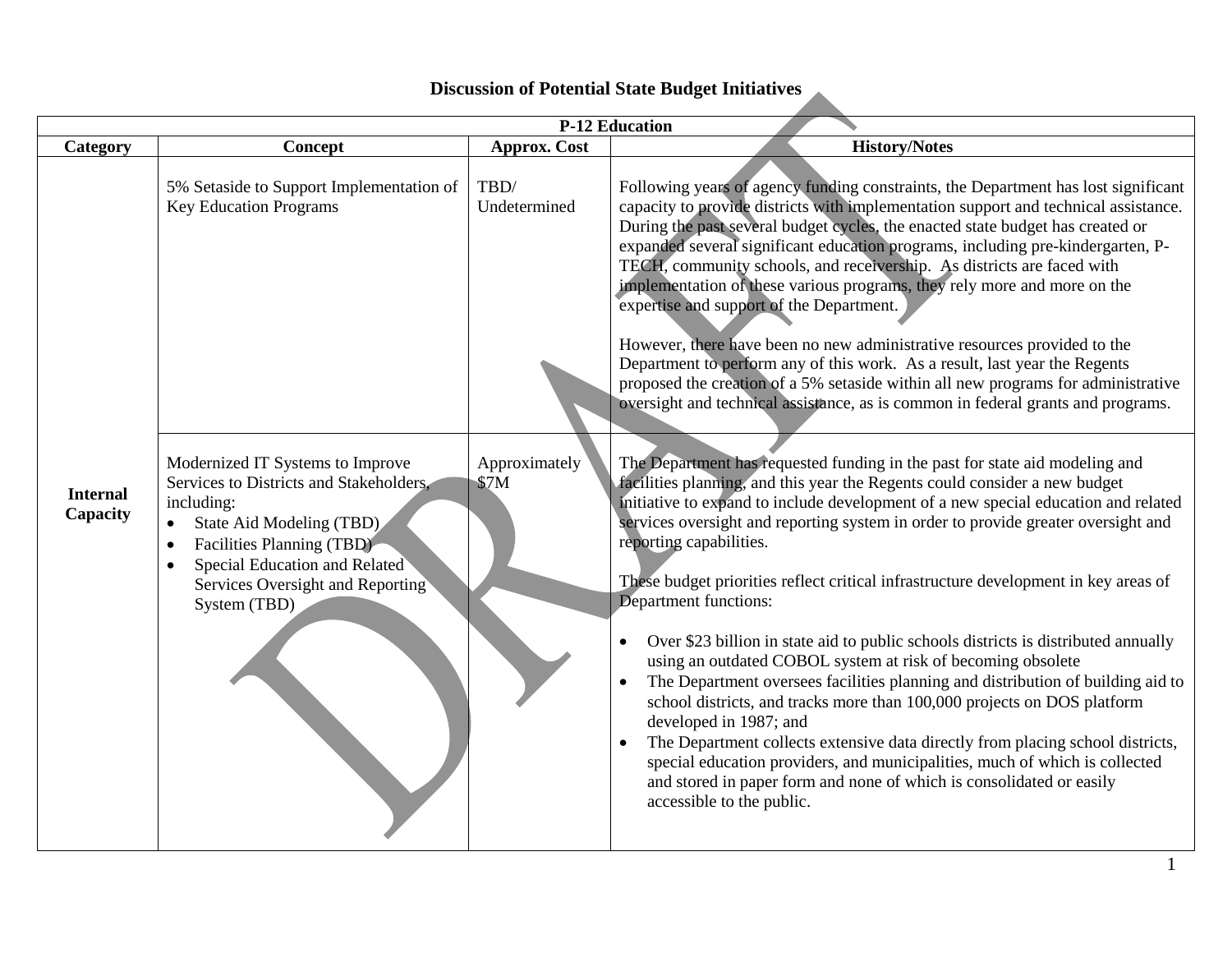| <b>P-12 Education</b>                     |                                                                                                                                                                                                                          |                     |                                                                                                                                                                                                                                                                                                                                                                                                                                                                                                                                                                                                                                                                                                                                                                                                                                                  |  |
|-------------------------------------------|--------------------------------------------------------------------------------------------------------------------------------------------------------------------------------------------------------------------------|---------------------|--------------------------------------------------------------------------------------------------------------------------------------------------------------------------------------------------------------------------------------------------------------------------------------------------------------------------------------------------------------------------------------------------------------------------------------------------------------------------------------------------------------------------------------------------------------------------------------------------------------------------------------------------------------------------------------------------------------------------------------------------------------------------------------------------------------------------------------------------|--|
| Category                                  | Concept                                                                                                                                                                                                                  | <b>Approx. Cost</b> | <b>History/Notes</b>                                                                                                                                                                                                                                                                                                                                                                                                                                                                                                                                                                                                                                                                                                                                                                                                                             |  |
| <b>Internal</b><br>Capacity,<br>continued | <b>Enhanced Department Support and</b><br>Oversight in Targeted School Districts,<br>including:<br>Continued monitors in East Ramapo<br>$(\$225,000)$<br><b>State Capacity to Address Emerging</b><br>Issues (\$450,000) | \$675,000           | Last year, the Department worked with the local representatives of the East<br>Ramapo school district to secure funding for continued appointment of monitors<br>to the school district. The appointment of monitors to the district has resulted in<br>gains in public trust and the appropriation of funding to restore critical<br>programming in the public schools. However, the funding was limited to a one-<br>time appropriation and would expire if it is not extended in next year's budget.<br>In addition, it is recommended that the Regents consider a budget initiative for a<br>new appropriation to support internal capacity to address emerging issues in other<br>districts within the state. This would allow the Department to have available<br>resources to dispatch support to any district where a crisis may emerge. |  |
|                                           | <b>Charter School Office</b>                                                                                                                                                                                             | \$1.5M              | The Regents are one of two state charter entities in the state, however, we are the<br>only entity which does not receive direct state support to oversee, monitor and<br>support charter schools.<br>It is recommended that the Regents consider a budget initiative for dedicated state<br>resources to operate a charter schools office, much like the SUNY Charter<br>Schools Institute is funded directly by the state.                                                                                                                                                                                                                                                                                                                                                                                                                     |  |
| <b>Rate Setting</b>                       | <b>Expand the Excessive Teacher Turnover</b><br>Prevention Grant for Special Acts, 853s<br>and center-based 4410 (preschool)<br>programs                                                                                 | \$4M increase       | Data have indicated a shortage of Special Education and Bilingual Special<br>Education Teachers throughout the regions of the state. This shortage is impacting<br>the recruitment and retention of qualified staff to serve high-needs students.<br>In some regions of the state, salary differentials between public school staff and<br>comparable staff in approved special education programs range from<br>approximately 20% to 50%.<br>It is recommended that the Regents consider a budget initiative to expand the<br>Excessive Teacher Turnover Grant to address this issue.                                                                                                                                                                                                                                                           |  |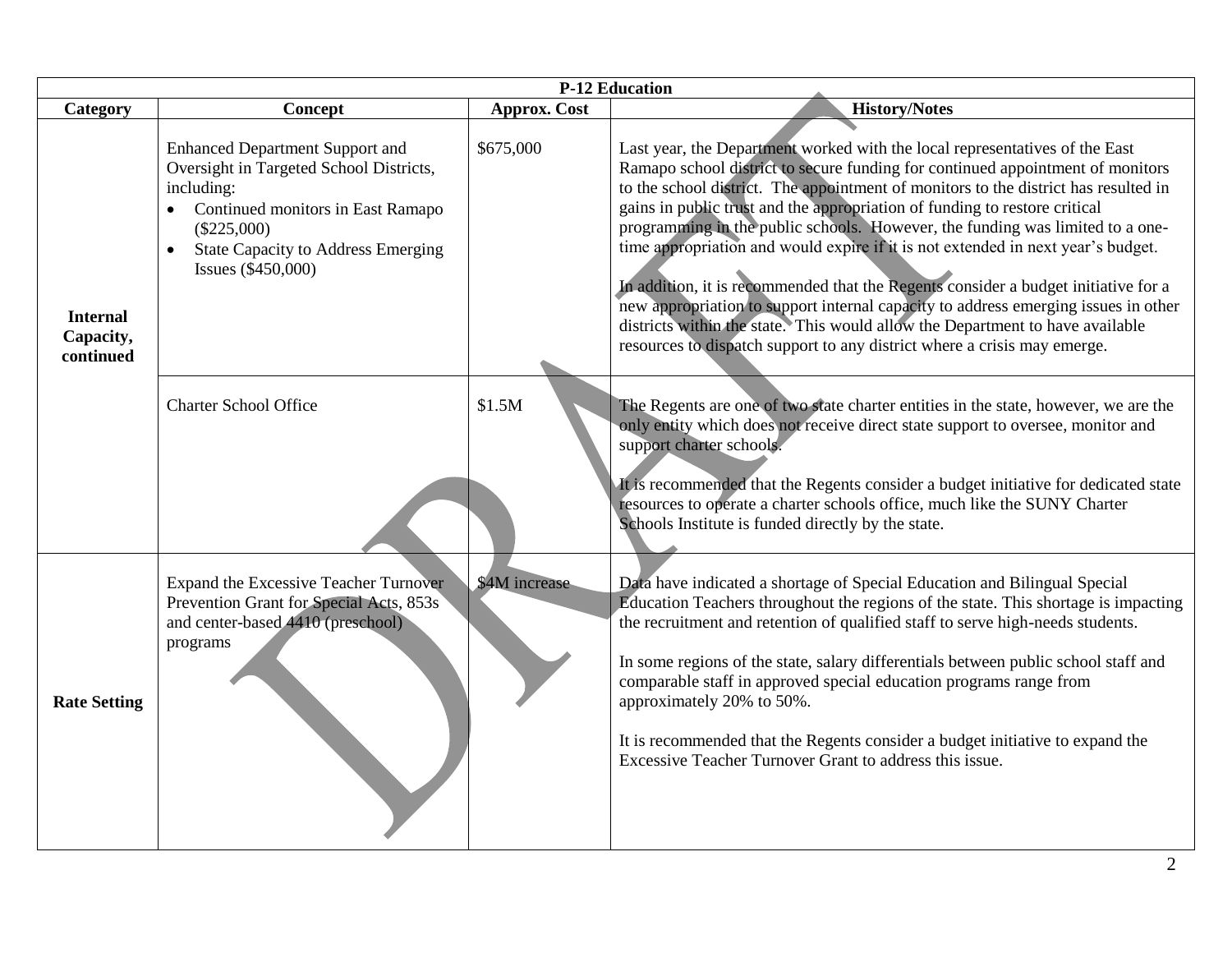| <b>P-12 Education</b>              |                                                                                                                                                                                                                                                                                                                       |                          |                                                                                                                                                                                                                                                                                                                                                                                                                                                                                                                                                                                                                                                                                                                                        |
|------------------------------------|-----------------------------------------------------------------------------------------------------------------------------------------------------------------------------------------------------------------------------------------------------------------------------------------------------------------------|--------------------------|----------------------------------------------------------------------------------------------------------------------------------------------------------------------------------------------------------------------------------------------------------------------------------------------------------------------------------------------------------------------------------------------------------------------------------------------------------------------------------------------------------------------------------------------------------------------------------------------------------------------------------------------------------------------------------------------------------------------------------------|
| Category                           | Concept                                                                                                                                                                                                                                                                                                               | <b>Approx.</b> Cost      | <b>History/Notes</b>                                                                                                                                                                                                                                                                                                                                                                                                                                                                                                                                                                                                                                                                                                                   |
| Curriculum/<br><b>Professional</b> | Professional Development to Support<br>Implementation of the New Learning<br>Standards, including:<br>Establish regional networks to create<br>$\bullet$<br>optional professional development<br>opportunities, including support<br>during the implementation of revised                                             | \$5M                     | Teachers and principals deserve to have support as they work to help our students<br>meet higher standards. The Regents have for several years recommended<br>investments to support the capacity building work of all districts that are prepared<br>to work in collaboration with their educators to bring about systemic change to the<br>human capacity of the district workforce.<br>In December 2015, the governor's task force report acknowledged the importance<br>of professional development as the state transitions to new standards. Last year's                                                                                                                                                                         |
| <b>Development</b>                 | standards (\$3M)<br>Teacher-developed instructional<br>$\bullet$<br>resources for ELLs and Students with<br>Disabilities (\$2M)                                                                                                                                                                                       |                          | budget provided \$1 million from the Assembly to support this work.<br>It is recommended that the Regents consider a budget initiative to support the<br>development of regional professional development opportunities so that educators<br>have the support they need to prepare for implementation of the revised standards.<br>This request should include targeted investments for high-needs student<br>populations, so they are not left behind during the transition.                                                                                                                                                                                                                                                          |
| <b>Assessment</b>                  | Modernize the State's Assessment<br>Program, including:<br>Translation of Math 3-8 and Regents<br>exams (up to \$10M)<br>Native Language Arts (\$11.4M)<br>Reinstate LOTE foreign language<br>$\bullet$<br>exams (\$5M)<br>Project-based Assessments (\$8M)<br>$\bullet$<br>Erasure Analysis (\$500,000)<br>$\bullet$ | Approximately<br>\$34.9M | The Regents and the Department have made several adjustments to the state<br>testing program in the past year, including reducing the number of questions on<br>every test and releasing 75% of the questions on the grades 3-8 tests.<br>It is recommended that the Regents consider a budget initiative that would make<br>targeted investments in the assessment program so that it can be responsive to the<br>needs of the state's diversity, including by phasing in translation of the math 3-8<br>exams, developing a native language arts test (beginning in Spanish), reinstating<br>the foreign language Regents exams, laying the groundwork for project-based<br>assessments, and ensuring the integrity of test results. |
|                                    |                                                                                                                                                                                                                                                                                                                       |                          |                                                                                                                                                                                                                                                                                                                                                                                                                                                                                                                                                                                                                                                                                                                                        |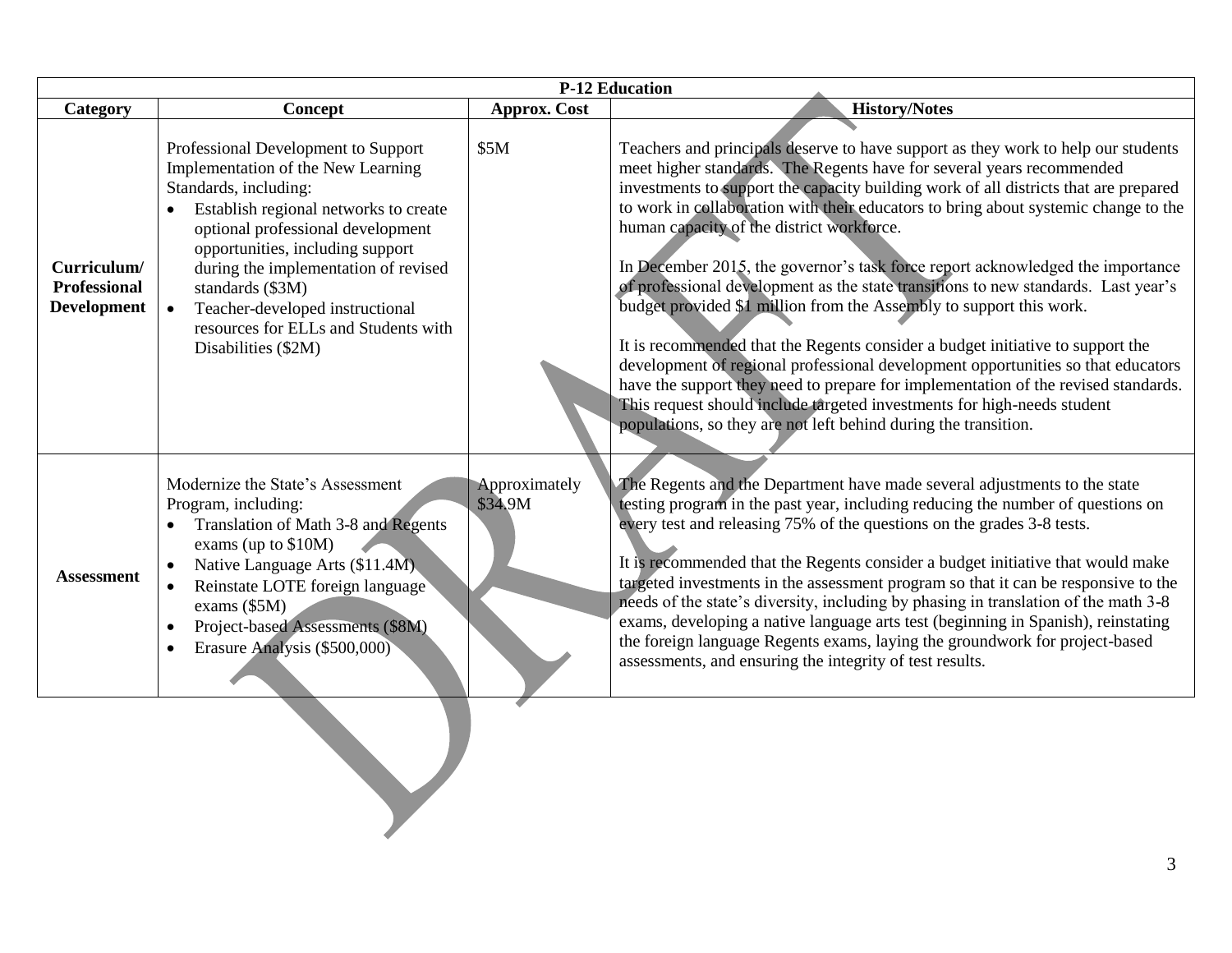| <b>Higher Education</b>                                                                                                                                                                                                                                                                                                                                                                                                                                                                                                                             |                                             |                                                                                                                                                                                                                                                                                                                                                                                                                                                                                             |  |
|-----------------------------------------------------------------------------------------------------------------------------------------------------------------------------------------------------------------------------------------------------------------------------------------------------------------------------------------------------------------------------------------------------------------------------------------------------------------------------------------------------------------------------------------------------|---------------------------------------------|---------------------------------------------------------------------------------------------------------------------------------------------------------------------------------------------------------------------------------------------------------------------------------------------------------------------------------------------------------------------------------------------------------------------------------------------------------------------------------------------|--|
| Concept                                                                                                                                                                                                                                                                                                                                                                                                                                                                                                                                             | <b>Approx. Cost</b>                         | <b>History/Notes</b>                                                                                                                                                                                                                                                                                                                                                                                                                                                                        |  |
| <b>Expansion of Vouchers for Teacher</b><br><b>Certification Candidates</b>                                                                                                                                                                                                                                                                                                                                                                                                                                                                         | TBD based on the scope of<br>the expansion. | The cost of the required teacher certification exams is approximately<br>\$700. Currently, Pell-eligible teacher certification candidates receive<br>vouchers towards that cost. However, there is concern in the field that<br>this threshold is not capturing all candidates with a demonstrated need.<br>It is recommended that a proposal be developed to expand the voucher<br>program by examining factors that could be used to reach even more<br>teacher certification candidates. |  |
| Opportunity and Access Programs,<br>including:<br>$STEP + $1M$ to increase the number of<br>projects for students in STEM-based<br>research, internships or exploratory<br>career opportunities (this would not be<br>an increase in students served).<br>CSTEP $+$ \$2.5M to fully fund partial<br>$\bullet$<br>awards and fund 6 new programs.<br>Liberty Partnerships +\$3.6M to fund<br>additional students and programs in the<br>new RFP cycle.<br>HEOP $+$ \$4.5M to supplement and<br>$\bullet$<br>enhance current activities and services. | Approximately \$11.6M                       | The state's higher education opportunity programs are available to<br>students attending colleges and provide access to higher education to<br>students who might not otherwise have the opportunity.<br>The various programs currently serve over 30,000 underrepresented and<br>disadvantaged students and have been effective at increasing graduation<br>rates.<br>The Regents have historically requested increases for these programs.                                                |  |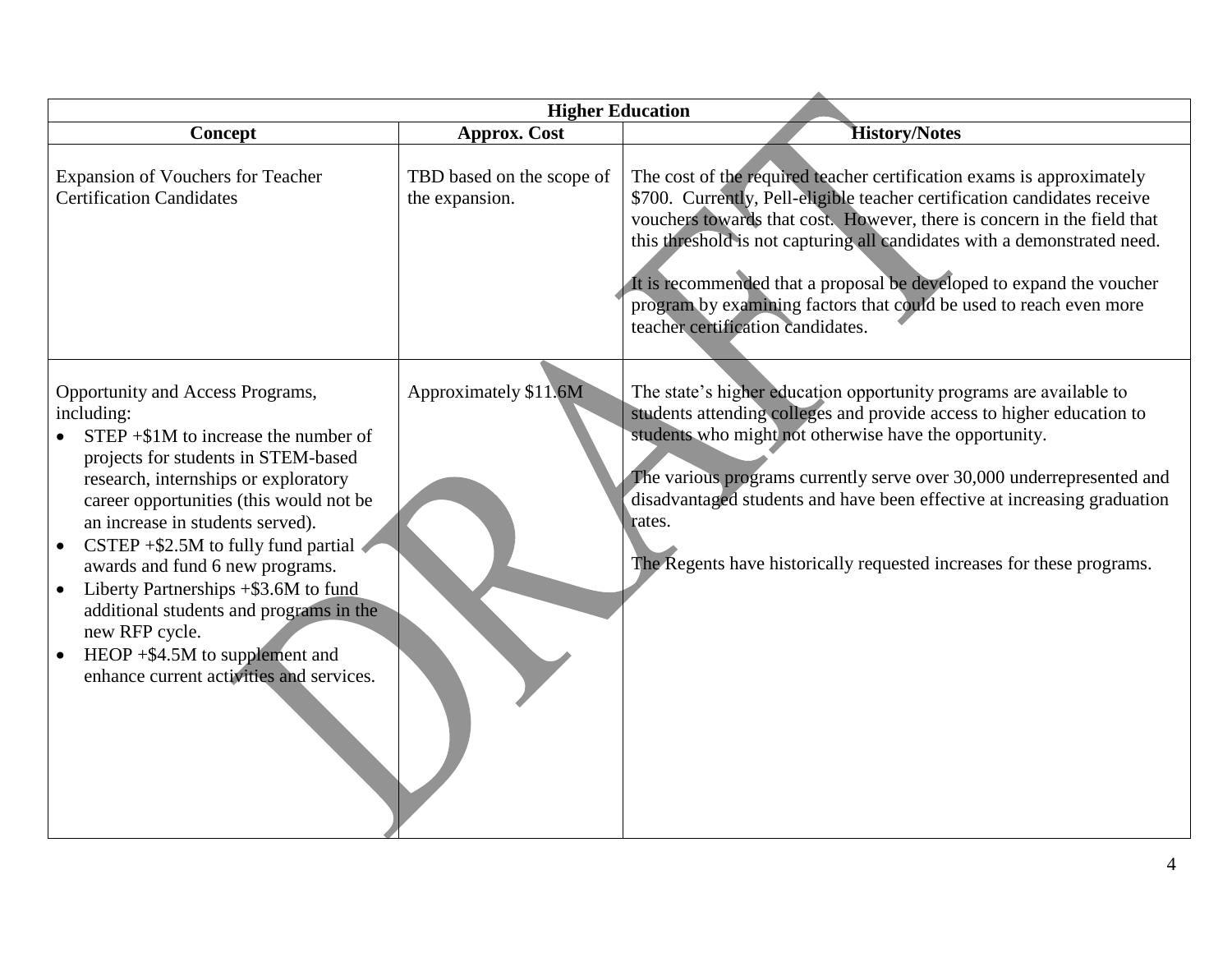| <b>Higher Education</b>                                                                                                                                                                                                                                                                                                                                                                                                                                                                                                                                                                                 |                                                                                                                                                                                                                                                                                                                   |                                                                                                                                                                                                                                                                                                                                                                                                                                                                                                                                                                                                                                                                                                                                                        |  |
|---------------------------------------------------------------------------------------------------------------------------------------------------------------------------------------------------------------------------------------------------------------------------------------------------------------------------------------------------------------------------------------------------------------------------------------------------------------------------------------------------------------------------------------------------------------------------------------------------------|-------------------------------------------------------------------------------------------------------------------------------------------------------------------------------------------------------------------------------------------------------------------------------------------------------------------|--------------------------------------------------------------------------------------------------------------------------------------------------------------------------------------------------------------------------------------------------------------------------------------------------------------------------------------------------------------------------------------------------------------------------------------------------------------------------------------------------------------------------------------------------------------------------------------------------------------------------------------------------------------------------------------------------------------------------------------------------------|--|
| Concept                                                                                                                                                                                                                                                                                                                                                                                                                                                                                                                                                                                                 | <b>Approx. Cost</b>                                                                                                                                                                                                                                                                                               | History/Notes                                                                                                                                                                                                                                                                                                                                                                                                                                                                                                                                                                                                                                                                                                                                          |  |
| Early College High Schools options:<br>Create equitable funding for all ECHS<br>Cohort 2 and 3 (Cohort 1 was rolled into<br>Cohort 3) projects (an average award of<br>\$1,035 per student) without funding any<br>new programs; OR<br>Issue a new competitive RFP which<br>would increase average award of \$1,035<br>per student, allow current programs to<br>earn bonus points if they demonstrate<br>that they have adhered to design model<br>standards and provide an opportunity for<br>new projects, especially from regions<br>currently not served by ECHS program,<br>to apply for a grant. | The first option would<br>require an increase from<br>\$2.93M to \$3.37M in<br>2017-18; \$6.3M in 2018-<br>19; and \$6.11M thereafter.<br>The second option would<br>require \$7 M (increasing<br>annually with program<br>growth).                                                                               | Early College High Schools (ECHS) are partnerships between high<br>schools and institutions of higher education that allow students to<br>simultaneously obtain their high school diploma and earn up to 60<br>transferable credits as part of an organized rigorous 4-year course of<br>study toward a postsecondary degree or credential at no cost to the<br>student or the student's family.<br>There are currently 24 ECHS programs to which the Department<br>administers funding.<br>The Regents have historically requested funding to support these<br>programs and it is recommended that the Regents consider options to<br>fully-fund existing programs, or make a request to fully-fund programs<br>and expand to new areas of the state. |  |
| P-TECH options:<br>Issue a new RFP for Cohort 1 projects<br>(that meet all design model standards)<br>for continued funding in the last year of<br>their grant cycle that allows students<br>enrolled in the program to finish with<br>funding and the recruitment of new<br>freshman students for as long as funding<br>is available; OR<br>Option 1 PLUS a second RFP that<br>$\bullet$<br>would provide funding for up to 7 new<br>projects after that 2020-2021 school year<br>when SED program staff has the ability<br>to analyze and evaluate the performance<br>data of all three Cohorts.      | Option 1 would require<br>\$17.1M starting in 2021-<br>2022.<br>Option two would require<br>that the total amount would<br>increase starting in 2021-<br>2022 to a projected \$18.9M<br>and grow to \$21.5M in<br>2024-2025 (amounts would<br>increase if additional<br>Cohorts, beyond Cohort<br>IV, are added). | Pathways in Technology Early College High Schools (P-TECH) schools<br>are partnerships between high schools, institutions of higher education,<br>and businesses that create individual pathways for students to<br>simultaneously obtain their high school diploma, earn a cost-free<br>associate's degree, obtain workplace learning/experience as well as be<br>first in line for a job with the program's industry partner.<br>The Regents have historically requested funding to support these<br>programs and it is recommended that the Regents consider options to<br>fully-fund existing programs, or make a request to fully-fund programs<br>and expand to new areas of the state.                                                          |  |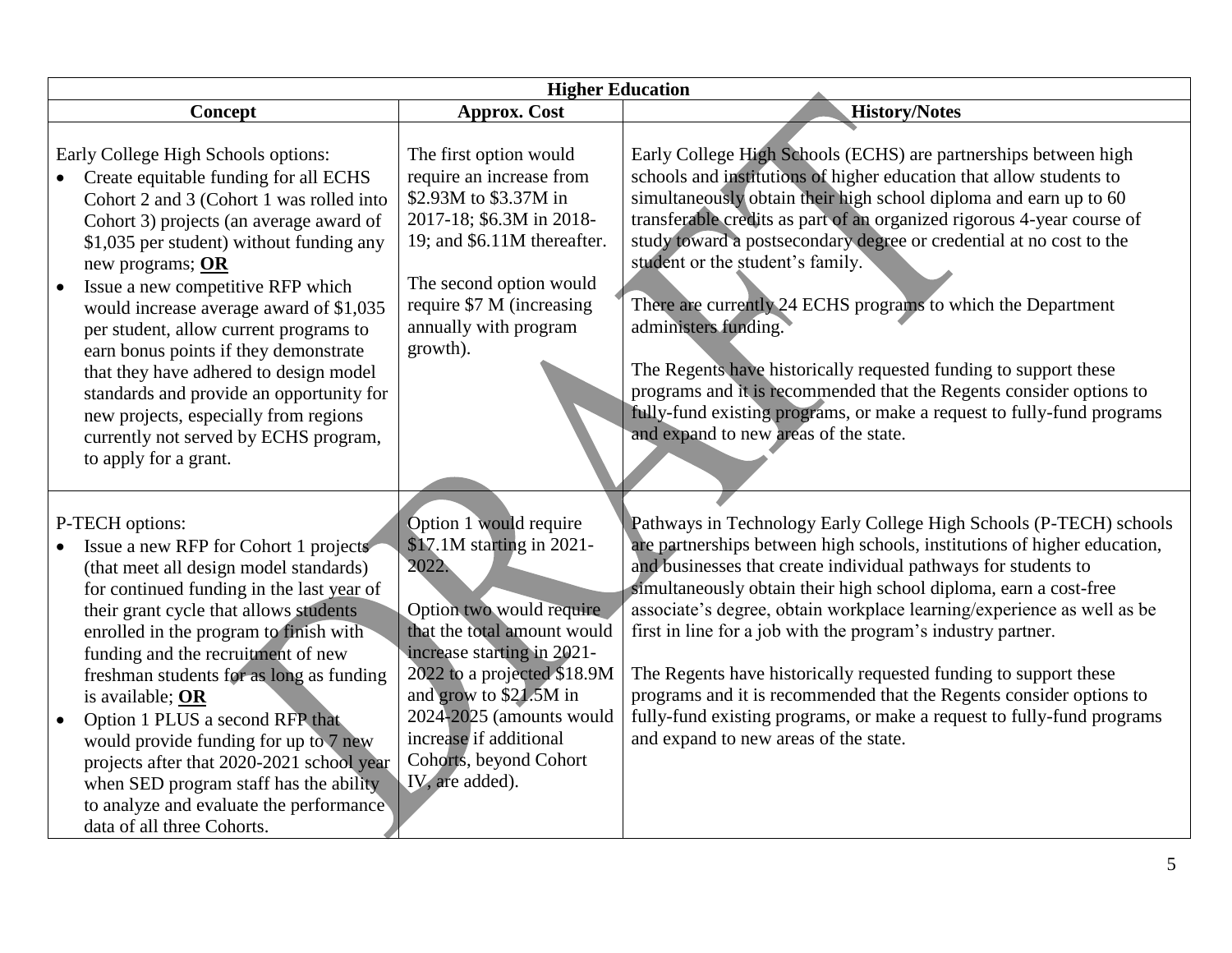|                                         |                                           | <b>Professions</b>                                                                                                                                                                                                                                                                                                                                                                                                                                                                                                                                                                                                    |
|-----------------------------------------|-------------------------------------------|-----------------------------------------------------------------------------------------------------------------------------------------------------------------------------------------------------------------------------------------------------------------------------------------------------------------------------------------------------------------------------------------------------------------------------------------------------------------------------------------------------------------------------------------------------------------------------------------------------------------------|
| <b>Request</b>                          | <b>Approx.</b> Cost                       | <b>History/Notes</b>                                                                                                                                                                                                                                                                                                                                                                                                                                                                                                                                                                                                  |
| Development of an E-Licensing<br>System | Increased spending<br>authority of \$4.3M | In 2009, the state legislature approved a 15% registration fee increase so that the<br>Department could replace a 35 year old COBOL-based licensing system and<br>enhance our customer experience. However, there was an effort to create a<br>statewide licensing solution, and unfortunately those efforts have resulted in a<br>product that cannot meet our complex needs.<br>Last year, the Department requested authority to spend \$4.3 million in existing<br>funds we have on hand in the Professions account to develop our own system, but<br>unfortunately that authority was not provided in the budget. |

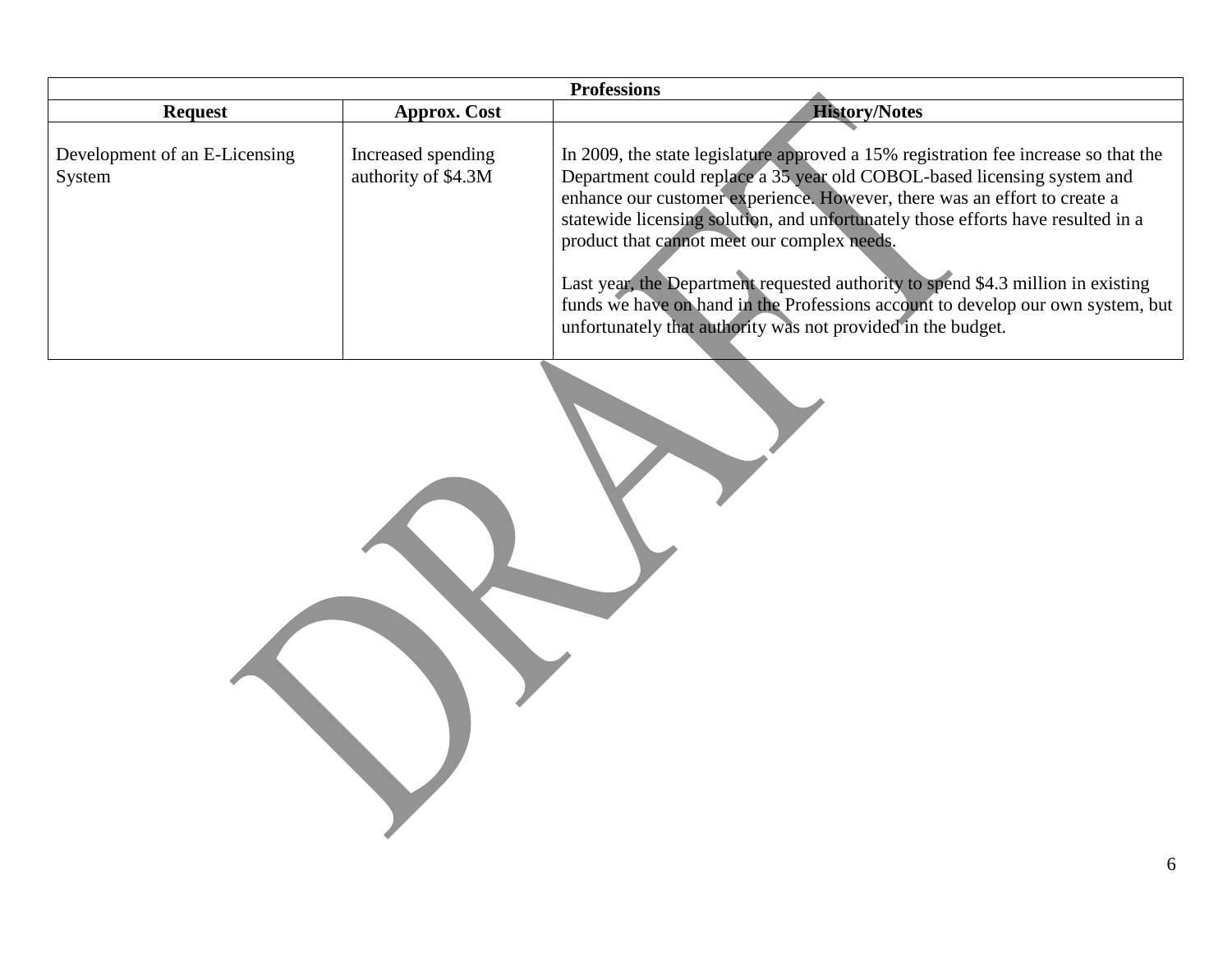| <b>Cultural Education</b>          |                         |                                                                                                                                                                                                                                                                                                                                                                                                                                                                                                                                                                         |  |
|------------------------------------|-------------------------|-------------------------------------------------------------------------------------------------------------------------------------------------------------------------------------------------------------------------------------------------------------------------------------------------------------------------------------------------------------------------------------------------------------------------------------------------------------------------------------------------------------------------------------------------------------------------|--|
| Concept                            | <b>Approx. Cost</b>     | <b>History/Notes</b>                                                                                                                                                                                                                                                                                                                                                                                                                                                                                                                                                    |  |
| <b>Public Library Construction</b> | \$6M increase           | The Department has historically requested funding increases for this program to better<br>ensure that all New Yorkers continue to have access to state-of-the-art libraries.<br>Last year, the Department requested \$4.2M and the enacted budget increased funding by<br>\$5M. Despite the successes of the library construction program, there continues to be a<br>need for new construction, renovation, and expansion of public libraries.<br>It is recommended that the Regents consider a budget initiative to increase funding for<br>public libraries by \$6M. |  |
| Create Statewide E-Book Platform   | Approximately<br>\$2.5M | In response to a law passed in 2015, the State Library conducted a study of access to<br>electronic books in public libraries. As demonstrated by this report, there continues to be a<br>rising demand for e-books from local libraries.<br>As a result, it is recommended that the Regents consider a budget initiative to address this<br>need by developing a statewide e-book platform at the State Library to provide cost<br>savings to libraries and make resources available in multiple languages.                                                            |  |